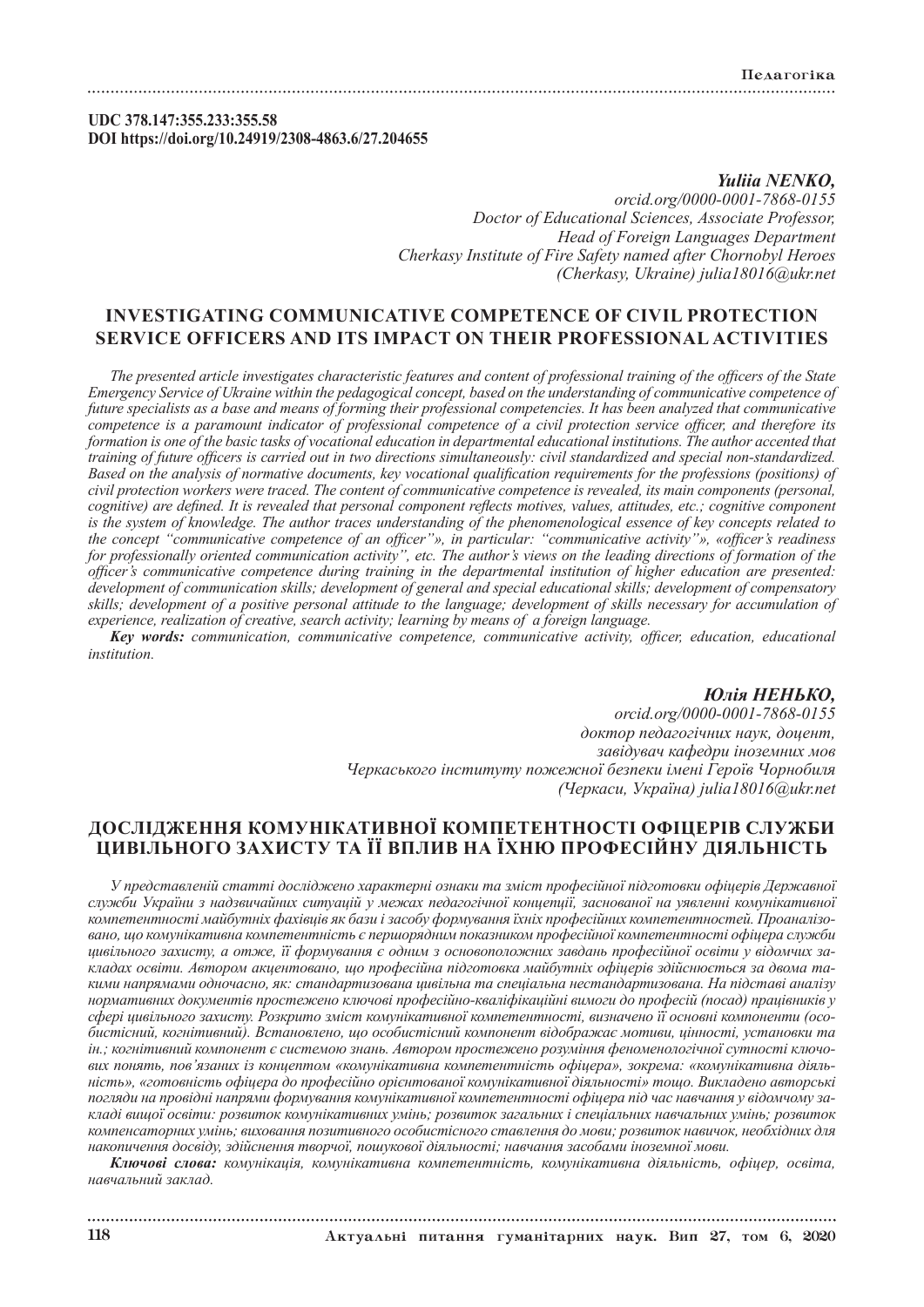Nenko Yu. Investigating communicative competence of civil protection service officers...

**Formulation of the problem.** Personnel of bodies and subdivisions of the State Emergency Service of Ukraine performs an important task ensuring fire and civil protection of every citizen and society as a whole. To effectively solve this problem highly educated, theoretically and practically competent officers are being trained in educational institutions. They realize the social significance of their future profession; can work in a team and in cooperation with senior management and subordinates; are able to make organizational and managerial decisions in situations of risk and bear responsibility for them; can prevent and constructively resolve conflict situations in the course of their professional activities; promptly respond to rapidly changing conditions and also work ahead of schedule, taking into account already existing and only emerging dangerous phenomena.

**Research analysis.** Theoretical and methodological foundations of professional training of future civil protection service officers are considered in the scientific works of O. Bykova, G. Gribenyuk, V. Hora, O. Ivashchenko, L. Mokhnar, O. Stelmakh, G. Vasianovich, O. Yevsyukov etc. However, analysis of scientific literature gives grounds to state that conceptual and applied aspects of professionally oriented communication training of future civil protection service officers have not been sufficiently developed.

**The purpose of the article** is to identify the essential characteristics of communicative competence of an officer, which is manifested in typical and extreme situations, and conditions of its formation.

**The main material.** The educational process in the institutions of higher professional education of the State Emergency Service of Ukraine is regulated by educational programs, which are a system of documents, developed on the basis of state educational standards of higher professional education in relevant specialties (areas) and qualification requirements for the level of professional (special) training of graduates. Thus, the educational process is conducted in two directions simultaneously: civilian standardized and special nonstandardized (Golubev, 2015). Special vocational training is, on the one hand, a combination of special knowledge, skills and abilities, qualities of an officer, professional experience and norms of professional behavior, providing the opportunity to successfully perform service duties in a particular profession and position. On the other hand, vocational training is the totality of relevant knowledge, integrated abilities, skills and the transition of trainees from academic to educational-professional and professional activities according to their official purpose.

Quality of education received at departmental universities is determined by the degree of its compliance with state policy in the field of civil protection, current level of development of science and technology, as well as the needs of the state and society as a whole, therefore, studies of various aspects of the problem of improving training of future officers are always relevant.

Among possible directions for improving training process of the personnel for the State Emergencies Service of Ukraine, the most promising, in the opinion of a number of native and foreign academicians (Golubev, 2015; Moskalenko, 2014; Nenko, 2018), is consideration of the educational process at a university/ institute within the framework of a unified pedagogical concept based on the presentation of the communicative competence of future officers as the basis of their professional competencies. Therefore, competencies are a regulatory requirement for a cadet's preparedness to carry out activities in accordance with the educational tasks to be solved. Competence structures all educational areas and subjects, integrates them into a system.

Qualitative development of competence requires such social experience, which, firstly, allows a future officer to produce new interpretations of existing information; secondly, does not lose its significance beyond the boundaries of educational activity itself.

Researchers of the problem of competency-based approach in education (Golubev, 2015) unanimously consider communicative competence to be key, that is, the most universal in nature and degree of applicability, one of the basic indicators of professional competence of specialists.

Communicative competency is the ability to establish and maintain contacts with other people, to receive and exchange information that is the ability to communicate. The composition of communicative competence includes: knowledge, skills providing effective communication; social settings; communicative personality traits. Communicative competence is not an innate ability; first of all, it is formed in the process of socio-communicative experience. In addition, communicative competence is formed during the educational process within each academic discipline.

In departmental universities of the State Emergency Service of Ukraine communicative competence is also a key competence. In addition to the tasks and responsibilities included in the content of Handbook of Qualification Characteristics of Civil Protection Workers (Order of SESU No 707 of 05.12.2018), the following general requirements are set out for the employees of civil protection units:

− for managers (their deputies, assistants): knowledge of law, economics, administration, finance, human resource management, fundamentals of psychology and pedagogy; ability to navigate freely in today's socio-political space, analyze and synthesize information, to produce new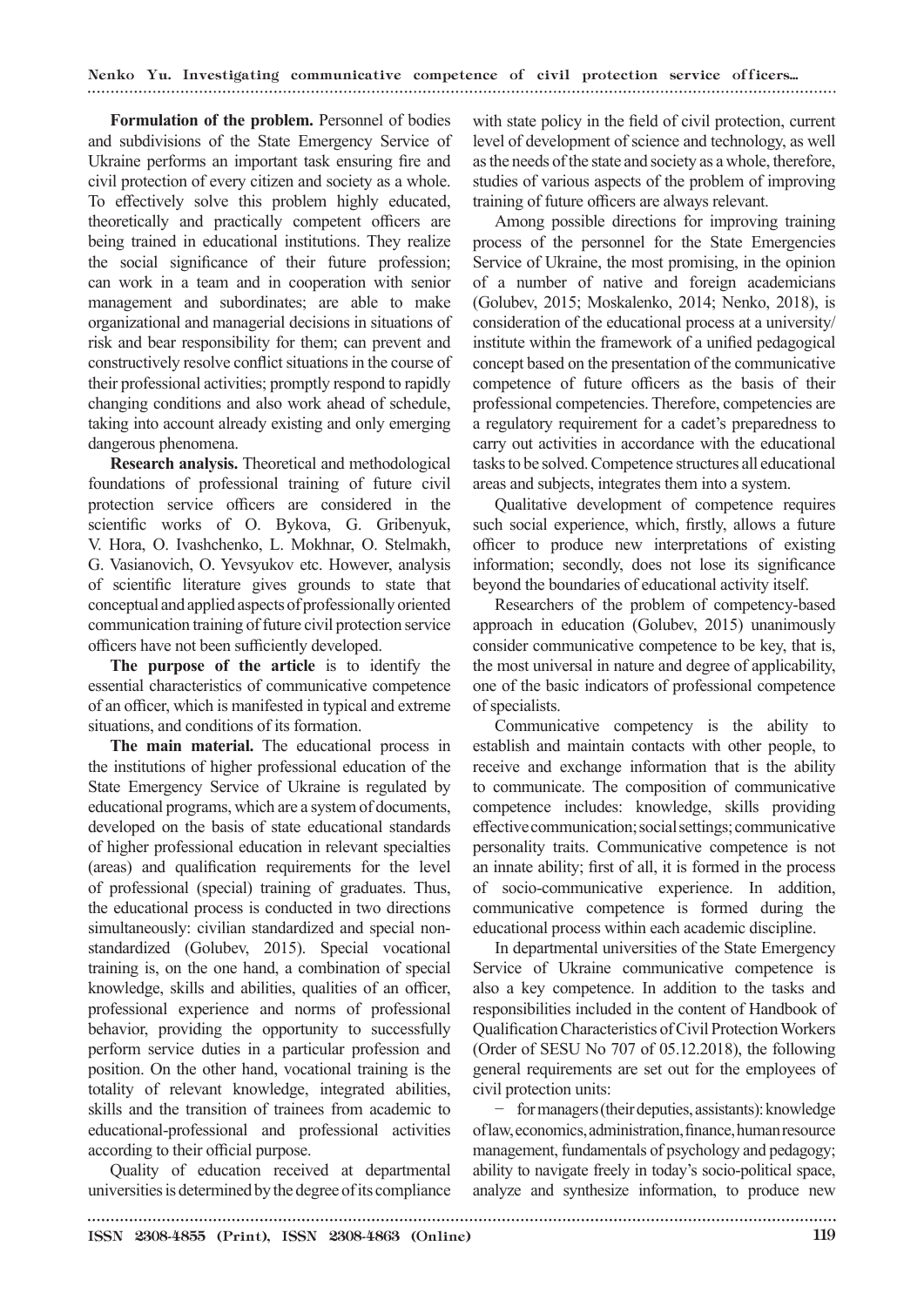ideas, management decisions, social technologies; ability to develop planning and guidance materials, to create opportunities for future development, to form innovative models of development; to introduce normative and guidance materials, to provide conditions for improvement division labor, performance of works and management of divisions; to promote effective service relationships and relationships between employees; ensure compliance with the requirements of job descriptions; to analyze the state of implementation of plans, organization of works, executive skill of employees; implement measures for the professional development of employees in order to achieve high results; to improve forms of motivation of work of employees in accordance with their professional qualities, complexity and working conditions, results of activity; participate in the implementation of state policy in the field of civil protection; be able to speak a foreign language (English) at the minimum necessary (limited working) level of communication (not less than SMP-2 "Minimum required" (Pre-Intermediate  $(A2-B1);$ 

− for professionals and experts: ability to realize plans and tasks in the field of civil protection, fire and technogenic safety within the limits of professional activity; knowledge of law, fundamentals of psychology; ability to receive information, to allocate the contents in it, to analyze and to generalize it; have analytical thinking, high level of professional knowledge, skills and skills; to speak a foreign language (English) at the level of everyday communication (not less than SMP-1 "Elementary" (Elementary (A1–A2)) (Order of SESU No 707 of 05.12.2018).

Thus, the most important component of an officer's professionalism is the ability to interact effectively with other employees in a variety of conditions and situations. Professional activity of the graduate also implies availability of good basic engineering and technical training, physical training, ability to improve this training, to carry out self-education and selfdevelopment (Nenko, 2018). Consequently, professional success of an officer in the field of civil safety and fire protection depends largely on communication skills, information acquisition, i.e. communication skills and competencies that provide professional activity.

Analysis of modern scientific content gives grounds to claim that despite the widespread representation of the concept "communication", the categorical status and content of these concepts are not unidentified.

Generalizing the views of scientists and analyzing the concepts of "communication", "communicative activity" made it possible to consider "communicative activity" as a system of consistent communicative actions, acts of activity, the basis of which is the process of communication between the subjects of interaction, which involve the activity of such subjects, development of a common perspective and are marked by the presence of purpose, motive (need) and concrete result.

On the basis of analysis of normative legal acts and governing documents of the State Emergency Service of Ukraine, the main spheres of communication activity of the officers of Civil Protection Service are distinguished: official, functional, social (social-communicative) and social-household. Social (social-communicative) activity is related to the sphere of industrial relations of a specialist in a labor collective. Social and everyday life is inherent in everyday life and household, leisure, family communication, physical and cultural development, etc. and can influence the quality of professional and social-communicative tasks. Functional is directly aimed at fulfilling the tasks assigned to a specialist as a professional (Moskalenko, 2014; Nenko, 2018).

Preparedness of a future civil defense officer for professionally oriented communication activities is an integrative long-term state of personality and a natural result of special training and education, upbringing and self-education, containing axiological, knowledge and activity components, qualities that provide a fullfledged ability of a graduate of a higher educational institution of the State Emergency Service of Ukraine to pursue a professionally oriented communication in the professional sphere (Nenko, 2018).

Theoretical analysis of the problem of essence, structure, formation of communicative competence of a future specialist allows us to single out the following definition: communicative competence of an officer is the ability to dialogue with all participants of combat service; motivated willingness to perform combat missions, ability to build emotional and value relationships that arise in the course of performing such tasks, to exert a willful regulation of these relations; ability to obtain information and exchange information.

In the officer's professional training communicative competence acts as a basic and integrative personality trait for professional development. There are two main components of an officer's communicative competence: personal and cognitive. Personal component reflects the motives (desire to receive and impart information to participants of the dialogue), values (appear in relation to oneself and other people, in tolerance to various social phenomena), attitudes (above all social, manifested in willingness to perceive, evaluate, carry out necessary actions to in relation to socially significant objects).

Cognitive component of communicative competence is a system of knowledge: about the laws of communication, personal qualities, feelings and emotions of the participants of the dialogue, which can promote, and may impede effective communication; methods of verbal and non-verbal communication;